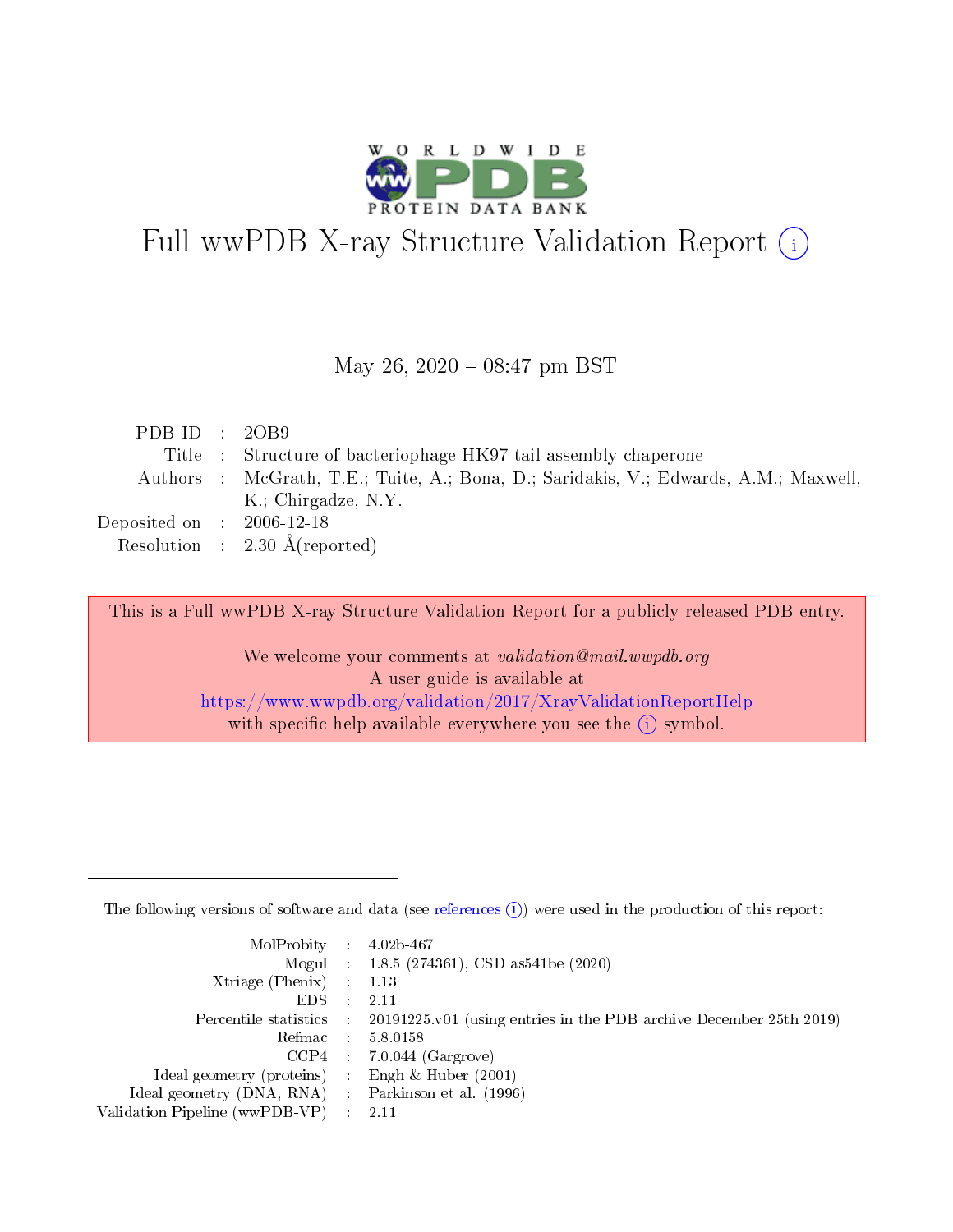## 1 [O](https://www.wwpdb.org/validation/2017/XrayValidationReportHelp#overall_quality)verall quality at a glance  $(i)$

The following experimental techniques were used to determine the structure: X-RAY DIFFRACTION

The reported resolution of this entry is 2.30 Å.

Percentile scores (ranging between 0-100) for global validation metrics of the entry are shown in the following graphic. The table shows the number of entries on which the scores are based.



| Metric                | Whole archive<br>$(\#\mathrm{Entries})$ | Similar resolution<br>$(\#\text{Entries},\, \text{resolution}\; \text{range}(\textup{\AA}))$ |  |  |
|-----------------------|-----------------------------------------|----------------------------------------------------------------------------------------------|--|--|
| $R_{free}$            | 130704                                  | $5042$ $(2.30-2.30)$                                                                         |  |  |
| Clashscore            | 141614                                  | $5643(2.30-2.30)$                                                                            |  |  |
| Ramachandran outliers | 138981                                  | $5575(2.30-2.30)$                                                                            |  |  |
| Sidechain outliers    | 138945                                  | $5575(2.30-2.30)$                                                                            |  |  |
| RSRZ outliers         | 127900                                  | $4938(2.30-2.30)$                                                                            |  |  |

The table below summarises the geometric issues observed across the polymeric chains and their fit to the electron density. The red, orange, yellow and green segments on the lower bar indicate the fraction of residues that contain outliers for  $>=3, 2, 1$  and 0 types of geometric quality criteria respectively. A grey segment represents the fraction of residues that are not modelled. The numeric value for each fraction is indicated below the corresponding segment, with a dot representing fractions  $\epsilon=5\%$  The upper red bar (where present) indicates the fraction of residues that have poor fit to the electron density. The numeric value is given above the bar.

| Mol | Chain   Length | Quality of chain |     |    |     |  |  |
|-----|----------------|------------------|-----|----|-----|--|--|
|     | 130            | 7%<br>59%        | 20% |    | 18% |  |  |
|     | $130\,$        | 2%<br>57%        | 18% | 5% | 20% |  |  |

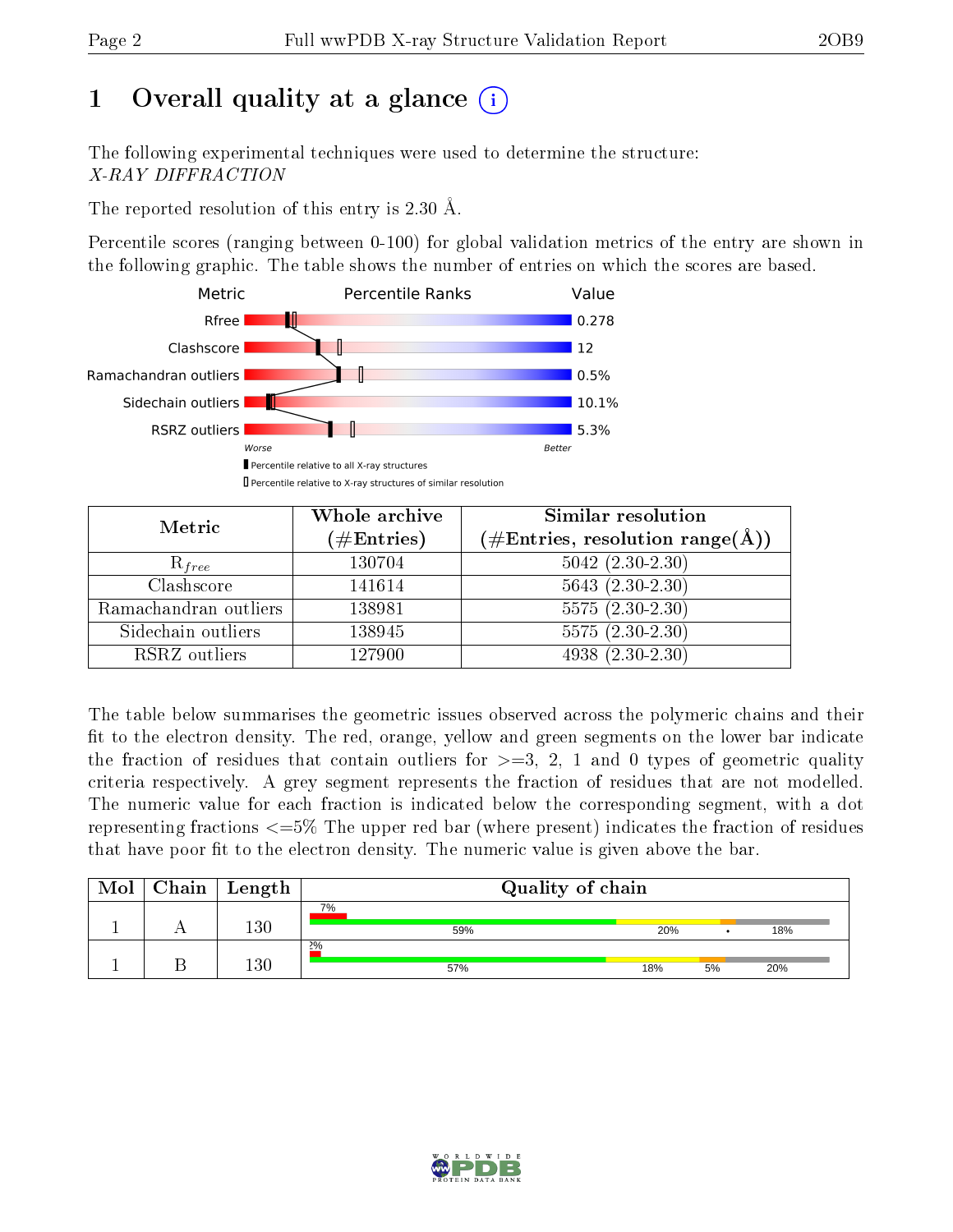## 2 Entry composition (i)

There are 2 unique types of molecules in this entry. The entry contains 1764 atoms, of which 0 are hydrogens and 0 are deuteriums.

In the tables below, the ZeroOcc column contains the number of atoms modelled with zero occupancy, the AltConf column contains the number of residues with at least one atom in alternate conformation and the Trace column contains the number of residues modelled with at most 2 atoms.

Molecule 1 is a protein called Tail assembly chaperone.

| Mol | Chain   Residues | Atoms            |     |                 |                 |  | $ZeroOcc \mid AltConf \mid Trace$ |  |  |
|-----|------------------|------------------|-----|-----------------|-----------------|--|-----------------------------------|--|--|
|     | 107              | Total C N<br>857 |     | 545 150 158 2 2 | OS Se           |  |                                   |  |  |
|     | 104              | Total C N<br>854 | 543 | 147             | O S Se<br>159 2 |  |                                   |  |  |

There are 4 discrepancies between the modelled and reference sequences:

| Chain |      | Residue   Modelled | Actual         | Comment                     | Reference |
|-------|------|--------------------|----------------|-----------------------------|-----------|
|       | $-1$ | GLY                |                | EXPRESSION TAG   UNP Q9MCS6 |           |
|       |      | <b>HIS</b>         | $\blacksquare$ | EXPRESSION TAG   UNP Q9MCS6 |           |
|       | $-1$ | GLY                | $\blacksquare$ | EXPRESSION TAG   UNP Q9MCS6 |           |
|       |      | <b>HIS</b>         |                | EXPRESSION TAG   UNP Q9MCS6 |           |

• Molecule 2 is water.

|  | $Mol$   Chain   Residues | Atoms                | ZeroOcc   AltConf |
|--|--------------------------|----------------------|-------------------|
|  | -25                      | Total O<br>25<br>-25 |                   |
|  | 28                       | Total O<br>28<br>28  |                   |

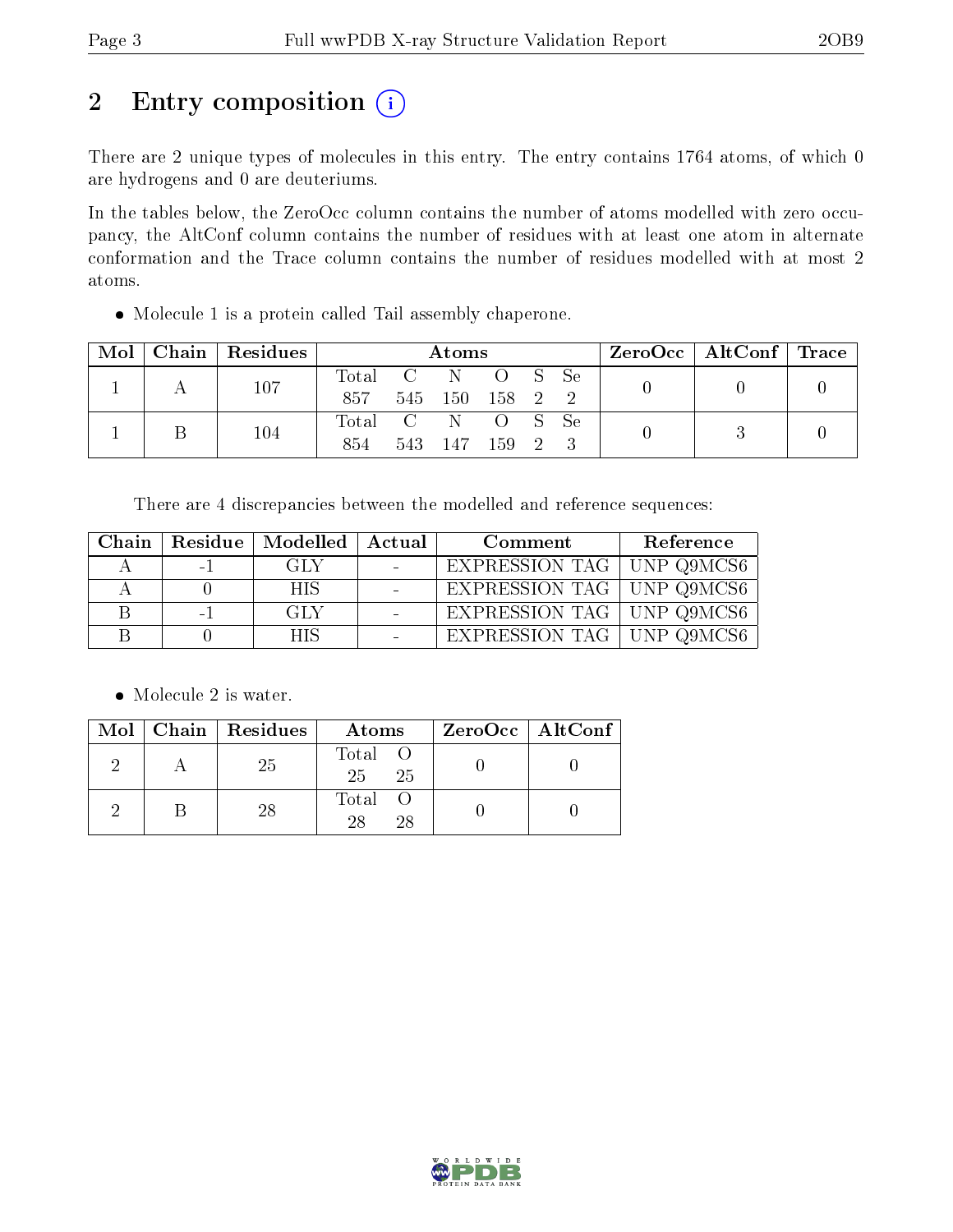## 3 Residue-property plots  $(i)$

These plots are drawn for all protein, RNA and DNA chains in the entry. The first graphic for a chain summarises the proportions of the various outlier classes displayed in the second graphic. The second graphic shows the sequence view annotated by issues in geometry and electron density. Residues are color-coded according to the number of geometric quality criteria for which they contain at least one outlier: green  $= 0$ , yellow  $= 1$ , orange  $= 2$  and red  $= 3$  or more. A red dot above a residue indicates a poor fit to the electron density (RSRZ  $> 2$ ). Stretches of 2 or more consecutive residues without any outlier are shown as a green connector. Residues present in the sample, but not in the model, are shown in grey.



• Molecule 1: Tail assembly chaperone

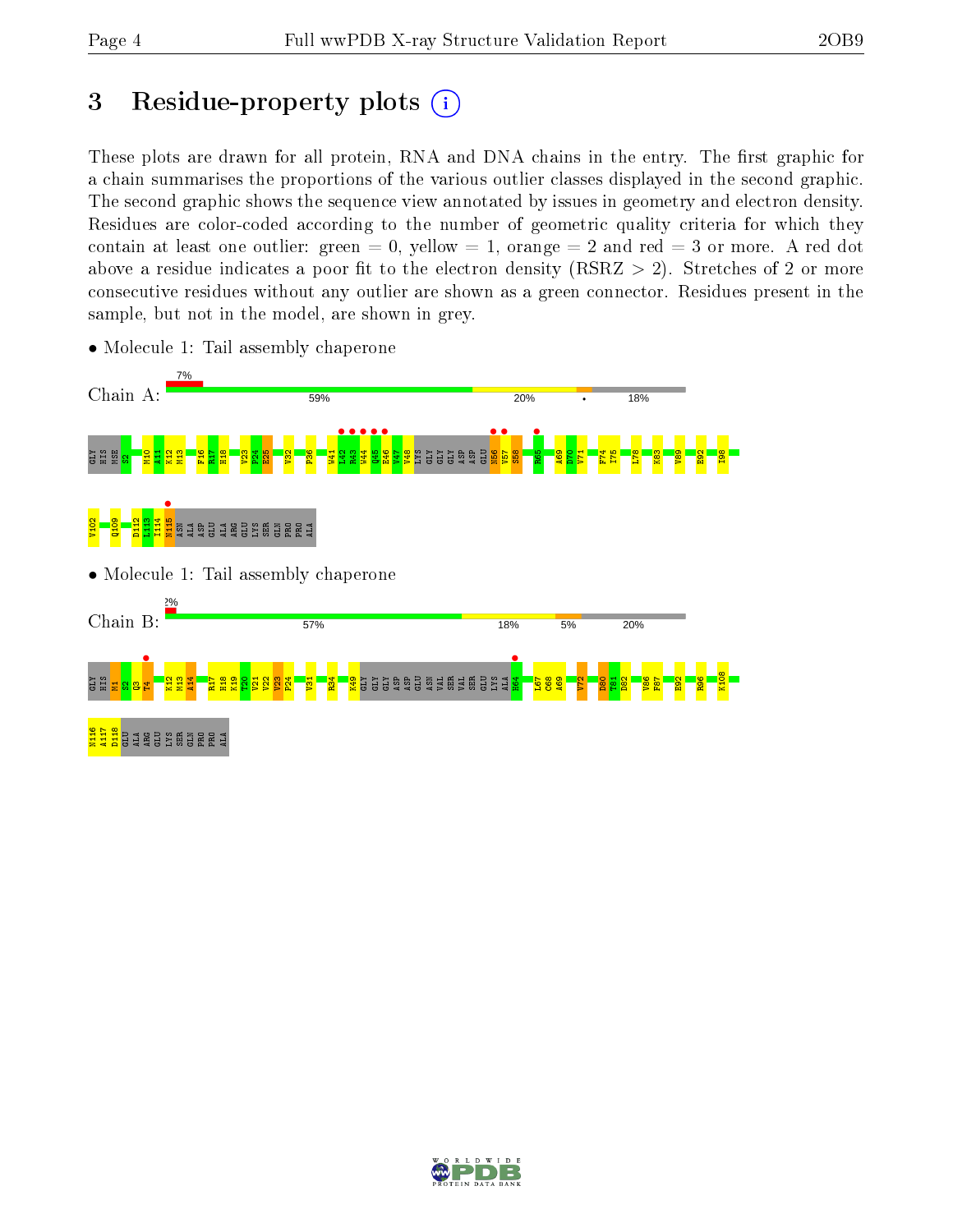## 4 Data and refinement statistics  $(i)$

| Property                                                   | Value                                              | Source     |
|------------------------------------------------------------|----------------------------------------------------|------------|
| Space group                                                | 14                                                 | Depositor  |
| Cell constants                                             | $101.14\text{\AA}$<br>63.38Å<br>$101.14\text{\AA}$ |            |
| a, b, c, $\alpha$ , $\beta$ , $\gamma$                     | $90.00^\circ$<br>$90.00^\circ$<br>$90.00^\circ$    | Depositor  |
| Resolution $(A)$                                           | 36.80<br>$-2.30$                                   | Depositor  |
|                                                            | 36.82<br>$-2.30$                                   | <b>EDS</b> |
| % Data completeness                                        | $98.5(36.80-2.30)$                                 | Depositor  |
| (in resolution range)                                      | 98.5 (36.82-2.30)                                  | <b>EDS</b> |
| $R_{merge}$                                                | 0.06                                               | Depositor  |
| $\mathrm{R}_{sym}$                                         | (Not available)                                    | Depositor  |
| $\sqrt{I/\sigma}(I) > 1$                                   | $8.28$ (at 2.29Å)                                  | Xtriage    |
| Refinement program                                         | REFMAC 5.2.0019                                    | Depositor  |
|                                                            | $\overline{0.232}$ ,<br>0.291                      | Depositor  |
| $R, R_{free}$                                              | 0.223<br>0.278                                     | DCC        |
| $R_{free}$ test set                                        | 710 reflections $(5.04\%)$                         | wwPDB-VP   |
| Wilson B-factor $(A^2)$                                    | 55.9                                               | Xtriage    |
| Anisotropy                                                 | 0.040                                              | Xtriage    |
| Bulk solvent $k_{sol}$ (e/Å <sup>3</sup> ), $B_{sol}(A^2)$ | $0.33$ , $52.8$                                    | <b>EDS</b> |
| $\overline{L-test for}$ twinning <sup>2</sup>              | $< L >$ = 0.49, $< L2$ = 0.33                      | Xtriage    |
| Estimated twinning fraction                                | $0.036$ for $-k,-h,-l$                             | Xtriage    |
| $F_o, F_c$ correlation                                     | 0.94                                               | <b>EDS</b> |
| Total number of atoms                                      | 1764                                               | wwPDB-VP   |
| Average B, all atoms $(A^2)$                               | 55.0                                               | wwPDB-VP   |

Xtriage's analysis on translational NCS is as follows: The largest off-origin peak in the Patterson function is  $5.85\%$  of the height of the origin peak. No significant pseudotranslation is detected.

<sup>&</sup>lt;sup>2</sup>Theoretical values of  $\langle |L| \rangle$ ,  $\langle L^2 \rangle$  for acentric reflections are 0.5, 0.333 respectively for untwinned datasets, and 0.375, 0.2 for perfectly twinned datasets.



<span id="page-4-1"></span><span id="page-4-0"></span><sup>1</sup> Intensities estimated from amplitudes.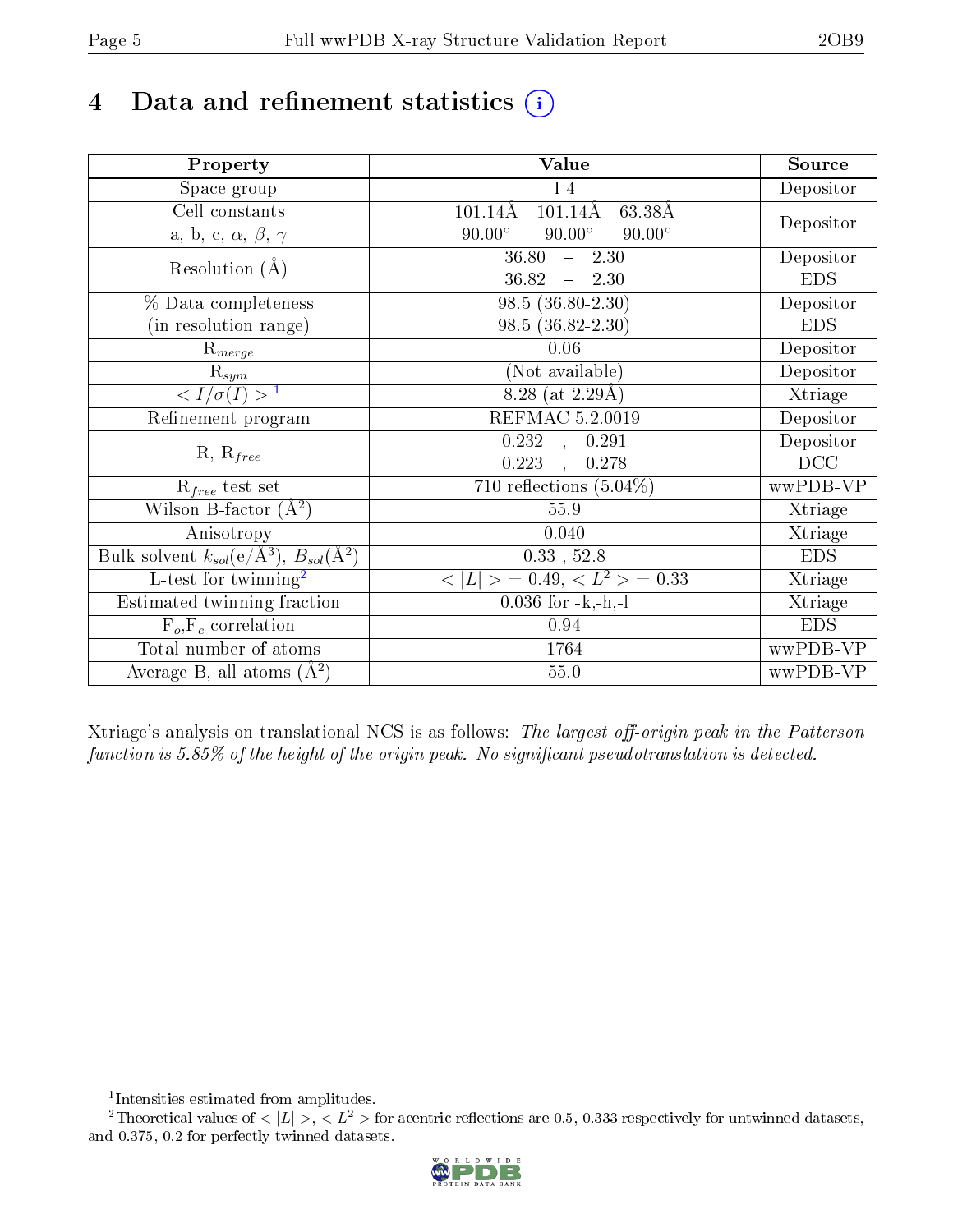## 5 Model quality  $(i)$

### 5.1 Standard geometry  $(i)$

The Z score for a bond length (or angle) is the number of standard deviations the observed value is removed from the expected value. A bond length (or angle) with  $|Z| > 5$  is considered an outlier worth inspection. RMSZ is the root-mean-square of all Z scores of the bond lengths (or angles).

| Mol | Chain |      | Bond lengths      | Bond angles |                     |  |
|-----|-------|------|-------------------|-------------|---------------------|--|
|     |       | RMSZ | $\# Z  > 5$       | RMSZ        | # $ Z  > 5$         |  |
|     |       | 0.97 | $3/870$ $(0.3\%)$ | 0.83        | $1/1175(0.1\%)$     |  |
|     |       | 0.79 | $1/876$ $(0.1\%)$ | 0.78        | 0/1182              |  |
| All |       | 0.88 | 1746<br>$(0.2\%)$ | 0.80        | 1/2357<br>$(0.0\%)$ |  |

Chiral center outliers are detected by calculating the chiral volume of a chiral center and verifying if the center is modelled as a planar moiety or with the opposite hand.A planarity outlier is detected by checking planarity of atoms in a peptide group, atoms in a mainchain group or atoms of a sidechain that are expected to be planar.

|  | $\sqrt{\text{Mol}}$ Chain $\frac{1}{2}$ Chirality outliers $\frac{1}{2}$ Planarity outliers $\frac{1}{2}$ |
|--|-----------------------------------------------------------------------------------------------------------|
|  |                                                                                                           |

All (4) bond length outliers are listed below:

| Mol | Chain |    | $\pm$ Res $\pm$ Type $^+$ | Atoms    |       | $\Delta$ Observed(A) | Ideal(A) |
|-----|-------|----|---------------------------|----------|-------|----------------------|----------|
|     |       | 56 |                           | $CG-ND2$ | 12.68 |                      | 1.32     |
|     |       | 56 |                           | CA-CB    | 6.91  | 1 71                 | $1.53\,$ |
|     |       | 58 | SER                       | C-O      | 5.81  | 1.34                 | .23      |
|     |       | 49 |                           | CG-CD    | 5.01  | $\lfloor .69$        | 1.52     |

All (1) bond angle outliers are listed below:

| Mol   Chain |        | $\vert$ Res $\vert$ Type | Atoms                             | $\sqrt{\text{Observed}(\text{°})}$   Ideal( $\degree$ ) |  |
|-------------|--------|--------------------------|-----------------------------------|---------------------------------------------------------|--|
|             | $56\,$ |                          | ASN $\mid$ CB-CG-OD1 $\mid$ -5.88 | 109.84                                                  |  |

There are no chirality outliers.

All (1) planarity outliers are listed below:

|  |    |       | $\mid$ Mol $\mid$ Chain $\mid$ Res $\mid$ Type $\mid$ Group |
|--|----|-------|-------------------------------------------------------------|
|  | 56 | ASN - | ∣ Sidechain–                                                |

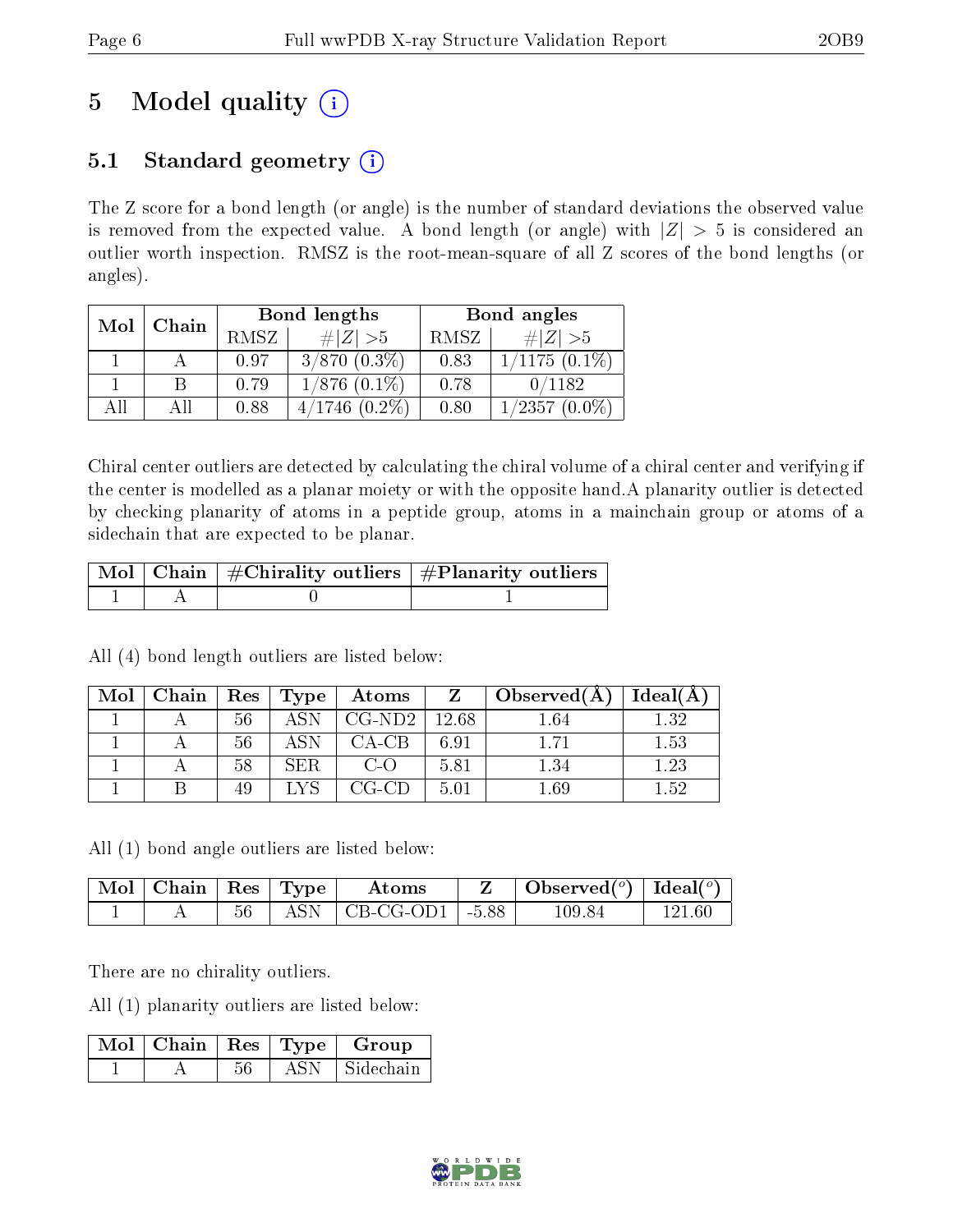### $5.2$  Too-close contacts  $(i)$

In the following table, the Non-H and H(model) columns list the number of non-hydrogen atoms and hydrogen atoms in the chain respectively. The H(added) column lists the number of hydrogen atoms added and optimized by MolProbity. The Clashes column lists the number of clashes within the asymmetric unit, whereas Symm-Clashes lists symmetry related clashes.

|  |      |      |    | Mol   Chain   Non-H   H(model)   H(added)   Clashes   Symm-Clashes |
|--|------|------|----|--------------------------------------------------------------------|
|  | 857  | 865  | 25 |                                                                    |
|  | 854  | 861  |    |                                                                    |
|  | 25   |      |    |                                                                    |
|  | 28   |      |    |                                                                    |
|  | -764 | 1726 |    |                                                                    |

The all-atom clashscore is defined as the number of clashes found per 1000 atoms (including hydrogen atoms). The all-atom clashscore for this structure is 12.

All (40) close contacts within the same asymmetric unit are listed below, sorted by their clash magnitude.

| Atom-1                              | Atom-2                         | Interatomic       | Clash             |
|-------------------------------------|--------------------------------|-------------------|-------------------|
|                                     |                                | distance $(\AA)$  | overlap $(A)$     |
| 1: A:13: MSE: HE2                   | 1: A:83:LYS:HD3                | 1.54              | 0.89              |
| 1:A:44:TRP:O                        | 1:A:48:VAL:HG23                | 1.78              | 0.84              |
| 1: A:13: MSE: HE1                   | 1: A:32: VAL:HGI1              | 1.68              | 0.76              |
| 1: A:13: MSE:CE                     | 1: A:83: LYS: HD3              | 2.15              | 0.76              |
| 1:B:117:ALA:O                       | 1:B:118:ASP:CB                 | 2.41              | 0.68              |
| 1: A:57: VAL:HG22                   | 1: A:58: SER:O                 | 1.96              | 0.66              |
| 1:A:13:MSE:HE1                      | 1: A:32: VAL:CG1               | 2.29              | 0.62              |
| 1: A:13: MSE: HE3                   | 1: A:18: HIS: ND1              | 2.16              | 0.60              |
| 1:B:69:ALA:O                        | 1:B:72:VAL:HG13                | 2.02              | 0.60              |
| 1:B:12:LYS:HD3                      | 2:B:150:HOH:O                  | 2.02              | 0.58              |
| $1: A:10:\overline{\text{MSE:HG3}}$ | 1:B:87:PHE:CE1                 | 2.39              | 0.58              |
| 1:B:80[B]:ASP:HB2                   | 2: B: 143: HOH:O               | 2.05              | $0.56\,$          |
| 1:A:13:MSE:CE                       | 1:A:32:VAL:HG11                | 2.36              | 0.55              |
| 1: A:13: MSE: HE2                   | 1: A:83: LYS:CD                | 2.31              | 0.55              |
| 1:A:12:LYS:HD2                      | 1:A:83:LYS:HB2                 | 1.90              | 0.54              |
| 1: A:10: MSE:HG3                    | 1:B:87:PHE:HE1                 | 1.73              | 0.53              |
| 1: A: 75: ILE: CD1                  | 1:A:92:GLU:HA                  | 2.38              | 0.52              |
| 1:B:117:ALA:O                       | 1:B:118:ASP:HB3                | $\overline{2.10}$ | 0.52              |
| 1:A:75:ILE:HD11                     | 1:A:92:GLU:HA                  | 1.93              | 0.50              |
| 1:B:80[A]:ASP:HB2                   | $1:B:82[A]:\overline{ASP:OD1}$ | 2.11              | $\overline{0.50}$ |
| 1: A:25: GLU:HG3                    | $1:A:102:\overline{VAL:HG21}$  | 1.94              | 0.49              |
| 1:B:18:HIS:CD2                      | 1:B:34:ARG:HB3                 | 2.48              | 0.49              |
| 1: B:92: GLU:OE2                    | 1:B:96:ARG:NH1                 | 2.45              | 0.49              |

Continued on next page...

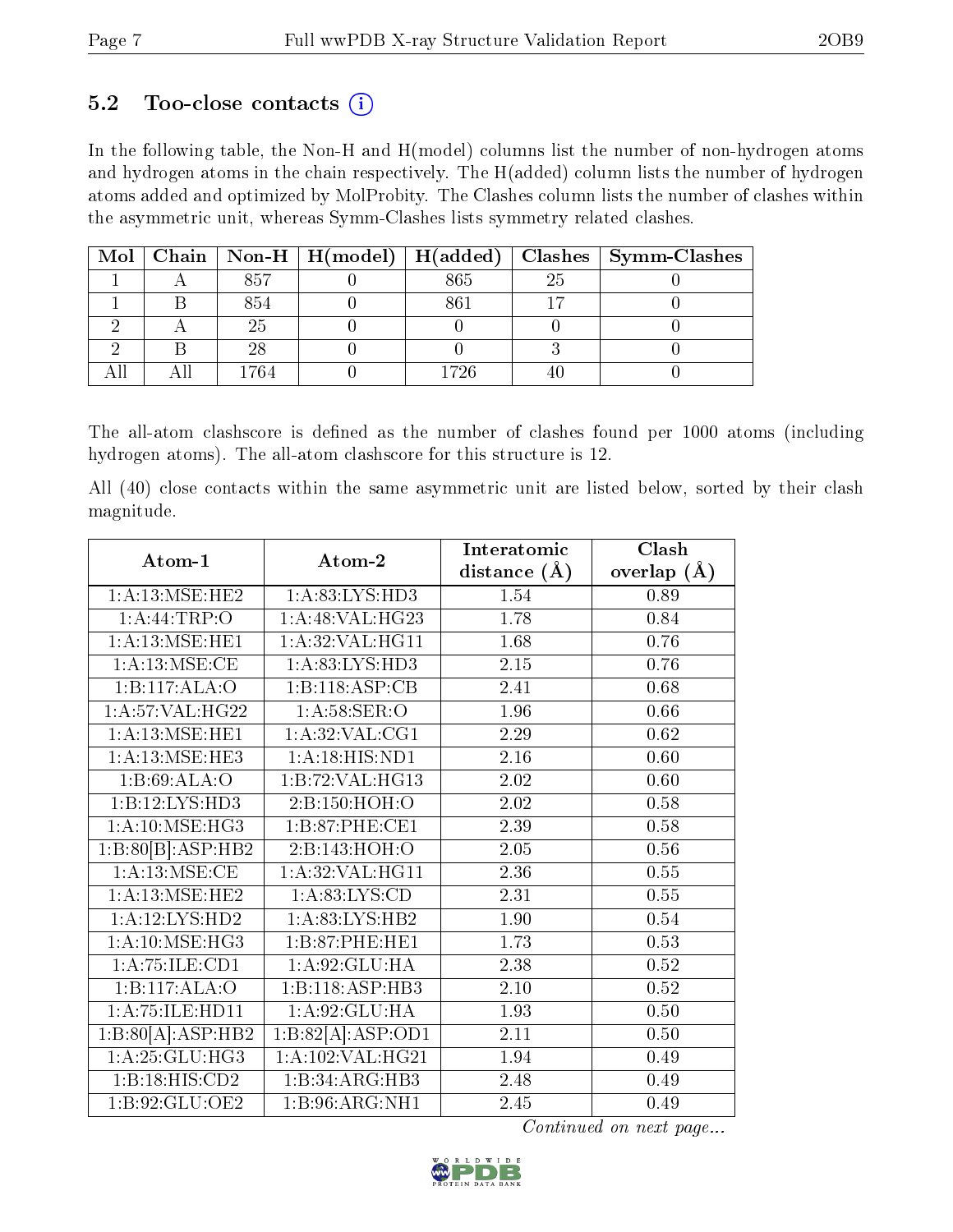| Atom-1           | Atom-2              | Interatomic<br>distance $(A)$ | Clash<br>overlap $(\AA)$ |
|------------------|---------------------|-------------------------------|--------------------------|
| 1: A:25: GLU:HG3 | 1: A: 102: VAL: CG2 | 2.42                          | 0.48                     |
| 1:B:19:LYS:HD3   | 1: B:21: VAL:CG1    | 2.44                          | 0.47                     |
| 1: A:74:PHE:CZ   | 1:A:78:LEU:HD22     | 2.50                          | 0.46                     |
| 1:B:1:MSE:N      | 1:B:4:THR:HG23      | 2.31                          | 0.46                     |
| 1:A:41:TRP:HZ3   | 1: A:44:TRP:CE3     | 2.33                          | 0.46                     |
| 1: A:44:TRP:CD1  | 1: A:69: ALA:HB1    | 2.50                          | 0.46                     |
| 1: A: 109: GLN:O | 1: A:112: ASP:HB2   | 2.15                          | 0.45                     |
| 1:B:118:ASP:HA   | 2:Bi:132:HOH:O      | 2.16                          | 0.45                     |
| 1: A:16: PHE:O   | 1:A:18:HIS:HD2      | 1.99                          | 0.45                     |
| 1:B:117:ALA:O    | 1: B:118: ASP:HB2   | 2.15                          | 0.45                     |
| 1:B:13:MSE:O     | 1:B:14:ALA:HB3      | 2.16                          | 0.44                     |
| 1: A:13: MSE:HE3 | 1: A:18: HIS: CG    | 2.52                          | 0.44                     |
| 1:A:115:ASN:OD1  | 1:A:115:ASN:C       | 2.56                          | 0.43                     |
| 1:B:23:VAL:HA    | 1:B:24:PRO:HD3      | 1.87                          | 0.42                     |
| 1: A:36: PRO:HD2 | 1: A:114: ILE: HD11 | 2.01                          | 0.42                     |
| 1: B:67: LEU:O   | 1: B:68: CYS:C      | 2.57                          | 0.42                     |
| 1: A:13: MSE:HE3 | 1:A:18:HIS:CE1      | 2.55                          | 0.41                     |

Continued from previous page...

There are no symmetry-related clashes.

#### 5.3 Torsion angles (i)

#### 5.3.1 Protein backbone (i)

In the following table, the Percentiles column shows the percent Ramachandran outliers of the chain as a percentile score with respect to all X-ray entries followed by that with respect to entries of similar resolution.

The Analysed column shows the number of residues for which the backbone conformation was analysed, and the total number of residues.

| Mol | Chain | Analysed                      | Favoured |          | Allowed   Outliers | Percentiles |           |
|-----|-------|-------------------------------|----------|----------|--------------------|-------------|-----------|
|     |       | 103/130(79%)                  | 100(97%) | $3(3\%)$ |                    | 100 100     |           |
|     |       | $103/130$ (79\%)   100 (97\%) |          | $2(2\%)$ | $1(1\%)$           | 15          | 17        |
| All | All   | $206/260$ (79\%)   200 (97\%) |          | $5(2\%)$ | $1(0\%)$           | 29          | <b>35</b> |

All (1) Ramachandran outliers are listed below:

| Mol | Chain | $\pm$ Res $\pm$ | Type |
|-----|-------|-----------------|------|
|     |       |                 |      |

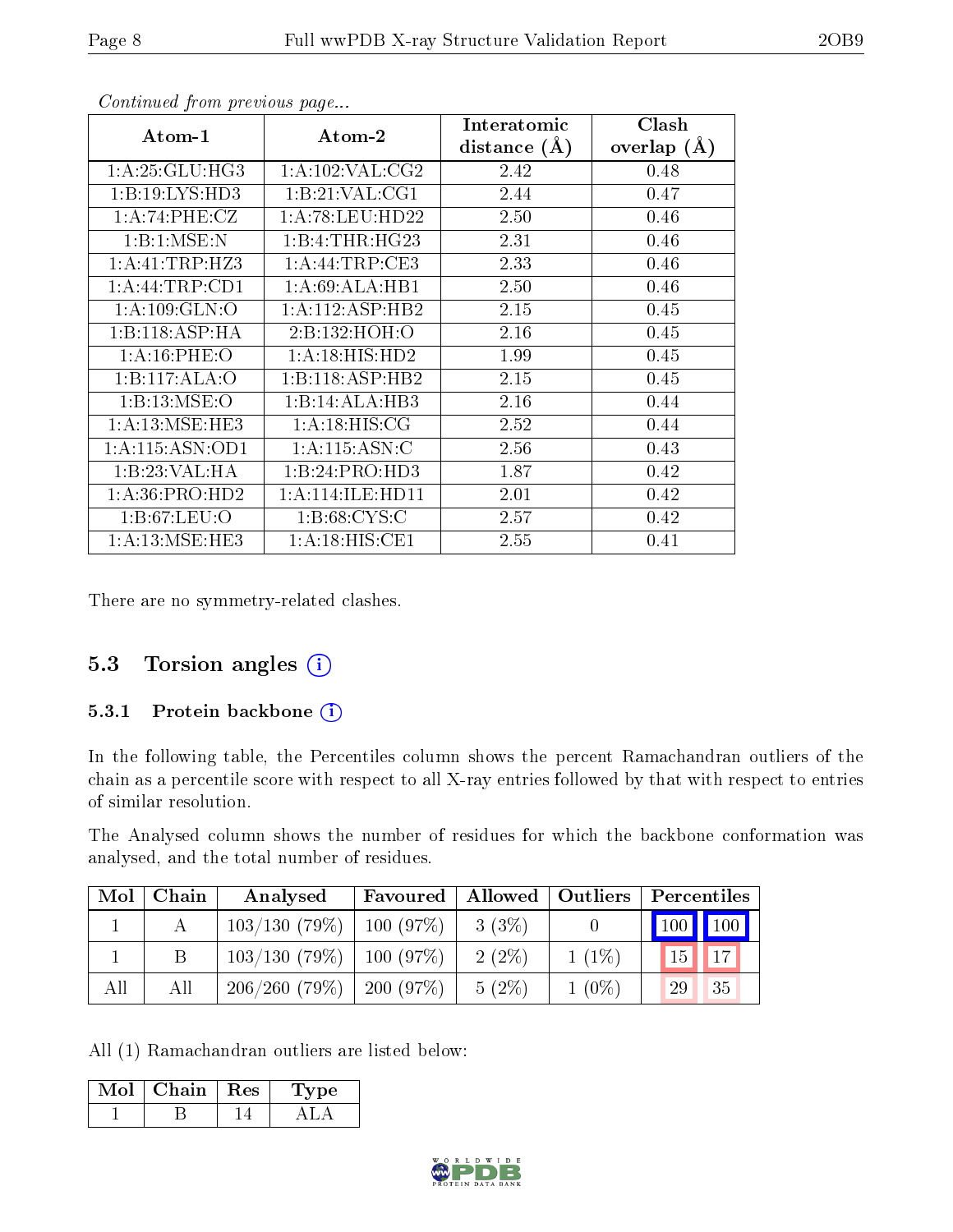#### 5.3.2 Protein sidechains  $(i)$

In the following table, the Percentiles column shows the percent sidechain outliers of the chain as a percentile score with respect to all X-ray entries followed by that with respect to entries of similar resolution.

The Analysed column shows the number of residues for which the sidechain conformation was analysed, and the total number of residues.

| Mol | Chain | Analysed          | Rotameric    | Outliers   | Percentiles |                |
|-----|-------|-------------------|--------------|------------|-------------|----------------|
|     |       | $96/109$ (88\%)   | 89 (93\%)    | 7(7%)      | 14          | 18             |
|     |       | $96/109$ $(88\%)$ | 83 (86\%)    | $13(14\%)$ | $4\vert$    | $\overline{4}$ |
| All | All   | $192/218$ (88\%)  | 172 $(90\%)$ | $20(10\%)$ |             |                |

All (20) residues with a non-rotameric sidechain are listed below:

| Mol            | $\overline{\mathrm{Chain}}$ | Res              | Type                      |
|----------------|-----------------------------|------------------|---------------------------|
| $\mathbf{1}$   | $\boldsymbol{A}$            | 23               | $\overline{\text{VAL}}$   |
| $\overline{1}$ | $\overline{A}$              | 25               | $\overline{\mathrm{GLU}}$ |
| $\mathbf{1}$   | $\overline{A}$              | 46               | GLU                       |
| $\overline{1}$ | $\overline{A}$              | $\overline{71}$  | $\overline{\text{VAL}}$   |
| $\overline{1}$ | $\overline{\rm A}$          | $\overline{89}$  | $\overline{\text{VAL}}$   |
| $\overline{1}$ | $\overline{A}$              | $\overline{98}$  | ILE                       |
| $\overline{1}$ | $\overline{A}$              | $\overline{115}$ | <b>ASN</b>                |
| $\mathbf{1}$   | $\overline{\mathrm{B}}$     | $\mathbf{1}$     | MSE                       |
| $\overline{1}$ | $\overline{\mathrm{B}}$     | $\overline{3}$   | $\widetilde{\text{GLN}}$  |
| $\overline{1}$ | $\overline{\mathrm{B}}$     | $\overline{4}$   | THR                       |
| $\mathbf 1$    | B                           | $\overline{17}$  | $\rm{ARG}$                |
| $\mathbf{1}$   | $\boldsymbol{B}$            | 22               | $\overline{\text{VAL}}$   |
| $\overline{1}$ | $\overline{\mathrm{B}}$     | 23               | $\overline{\text{VAL}}$   |
| $\overline{1}$ | $\overline{\mathrm{B}}$     | $\overline{31}$  | $\overline{\text{VAL}}$   |
| $\overline{1}$ | $\overline{\mathrm{B}}$     | $\overline{72}$  | <b>VAL</b>                |
| $\mathbf{1}$   | B                           | 80[A]            | <b>ASP</b>                |
| $\overline{1}$ | $\overline{\mathrm{B}}$     | 80[B]            | $\overline{\text{ASP}}$   |
| $\mathbf{1}$   | $\overline{B}$              | 86               | <b>VAL</b>                |
| $\overline{1}$ | $\overline{\mathrm{B}}$     | 108              | $\overline{\text{LYS}}$   |
| $\mathbf 1$    | B                           | 116              | <b>ASN</b>                |

Some sidechains can be flipped to improve hydrogen bonding and reduce clashes. All (3) such sidechains are listed below:

| Mol | Chain | Res | ype |
|-----|-------|-----|-----|
|     |       |     |     |
|     |       | -09 |     |

Continued on next page...

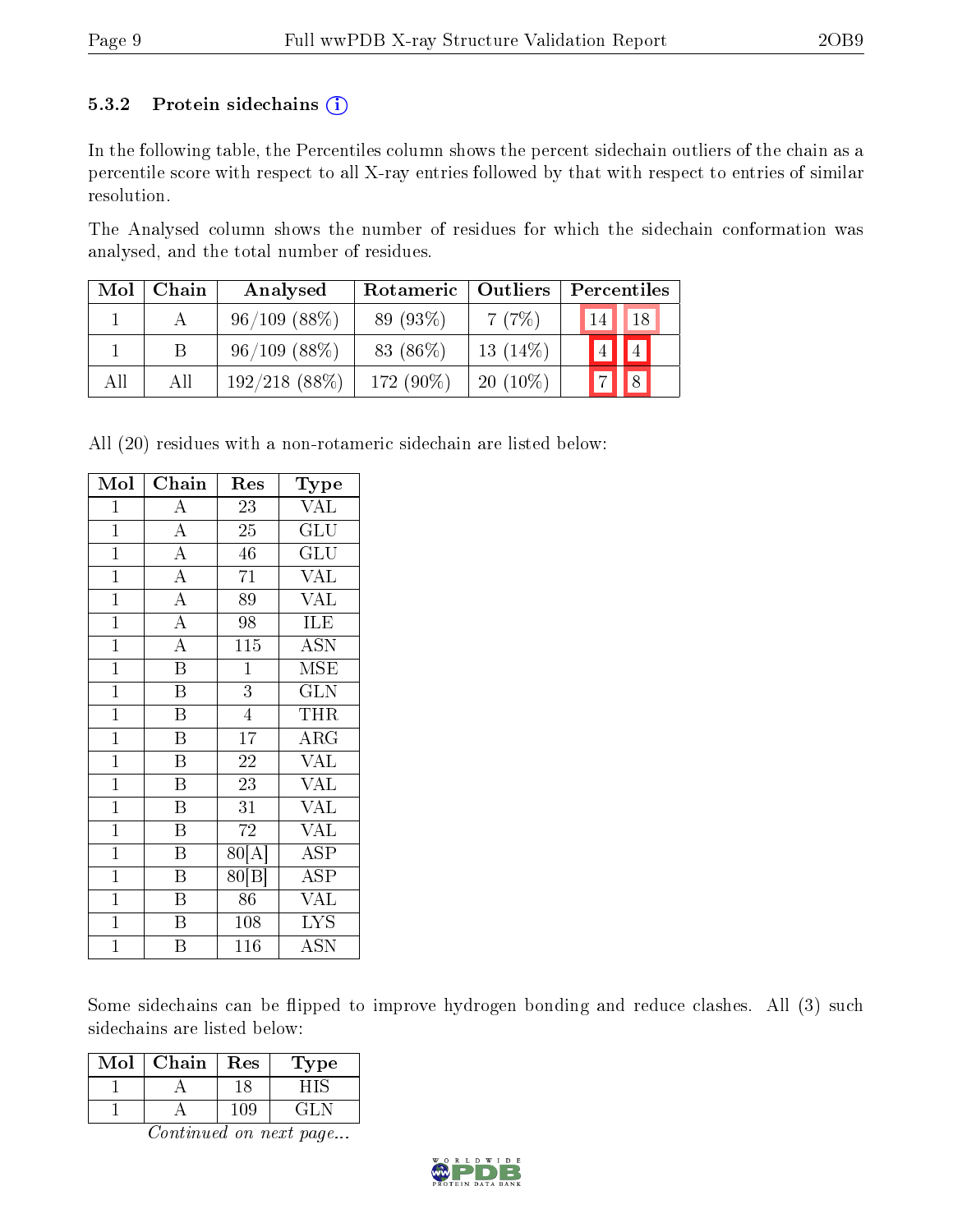Continued from previous page...

| MoL | Chain | $\operatorname{Res}% \left( \mathcal{N}\right) \equiv\operatorname{Res}(\mathcal{N}_{0})\cap\mathcal{N}_{1}$ | pе |
|-----|-------|--------------------------------------------------------------------------------------------------------------|----|
|     |       |                                                                                                              |    |

#### 5.3.3 RNA [O](https://www.wwpdb.org/validation/2017/XrayValidationReportHelp#rna)i

There are no RNA molecules in this entry.

#### 5.4 Non-standard residues in protein, DNA, RNA chains (i)

There are no non-standard protein/DNA/RNA residues in this entry.

#### 5.5 Carbohydrates  $(i)$

There are no carbohydrates in this entry.

#### 5.6 Ligand geometry (i)

There are no ligands in this entry.

#### 5.7 [O](https://www.wwpdb.org/validation/2017/XrayValidationReportHelp#nonstandard_residues_and_ligands)ther polymers (i)

There are no such residues in this entry.

#### 5.8 Polymer linkage issues  $(i)$

There are no chain breaks in this entry.

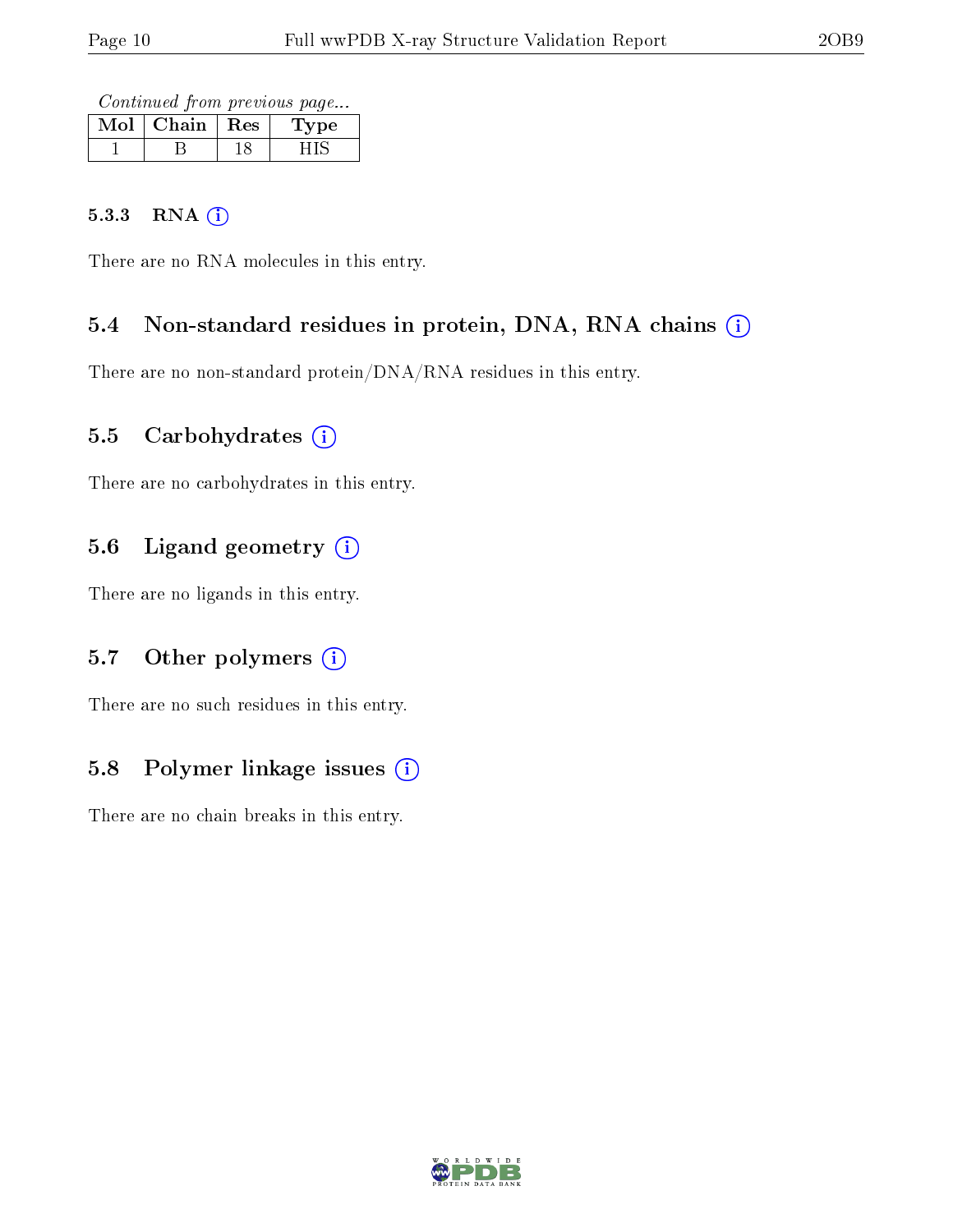## 6 Fit of model and data  $(i)$

### 6.1 Protein, DNA and RNA chains  $(i)$

In the following table, the column labelled  $#RSRZ> 2'$  contains the number (and percentage) of RSRZ outliers, followed by percent RSRZ outliers for the chain as percentile scores relative to all X-ray entries and entries of similar resolution. The OWAB column contains the minimum, median,  $95<sup>th</sup>$  percentile and maximum values of the occupancy-weighted average B-factor per residue. The column labelled ' $Q< 0.9$ ' lists the number of (and percentage) of residues with an average occupancy less than 0.9.

| $\text{Mol}$ | Chain | Analysed        | ${ <\hspace{-1.5pt}{\mathrm{RSRZ}} \hspace{-1.5pt}>}$ | $\rm \#RSRZ{>}2$   | $\boxed{\rm \,OWAB(A^2) \, \mid Q< 0.9}$   |  |
|--------------|-------|-----------------|-------------------------------------------------------|--------------------|--------------------------------------------|--|
|              |       | $105/130(80\%)$ | 0.21                                                  | $9(8\%)$ 10 14     | $\mid$ 46, 53, 64, 70 $\mid$ 7 (6%) $\mid$ |  |
|              |       | 101/130(77%)    | 0.13                                                  | 71 <br>$2(1\%)$ 65 | $\vert$ 37, 54, 66, 71                     |  |
| All          | All   | 206/260(79%)    | 0.17                                                  | $11(5\%)$ 26       | 33   37, 54, 65, 71   7 (3%)               |  |

All (11) RSRZ outliers are listed below:

| Mol         | Chain | $\operatorname{Res}% \left( \mathcal{N}\right) \equiv\operatorname{Res}(\mathcal{N}_{0},\mathcal{N}_{0})$ | Type        | <b>RSRZ</b> |
|-------------|-------|-----------------------------------------------------------------------------------------------------------|-------------|-------------|
| 1           | А     | 56                                                                                                        | <b>ASN</b>  | 5.9         |
| 1           | В     | 64                                                                                                        | HIS         | 5.0         |
| 1           | A     | 115                                                                                                       | <b>ASN</b>  | 4.2         |
| $\mathbf 1$ | А     | 45                                                                                                        | GLN         | 3.5         |
| 1           | A     | 42                                                                                                        | LEU         | 3.2         |
| 1           | А     | 46                                                                                                        | GLU         | 2.9         |
| 1           | А     | 44                                                                                                        | TRP         | 2.8         |
| 1           | А     | 57                                                                                                        | <b>VAL</b>  | 2.6         |
| 1           | А     | 65                                                                                                        | ${\rm ARG}$ | 2.2         |
| 1           | В     | 4                                                                                                         | THR         | 2.1         |
| 1           |       | 43                                                                                                        | $\rm{ARG}$  | 2.1         |

### 6.2 Non-standard residues in protein, DNA, RNA chains (i)

There are no non-standard protein/DNA/RNA residues in this entry.

### 6.3 Carbohydrates (i)

There are no carbohydrates in this entry.